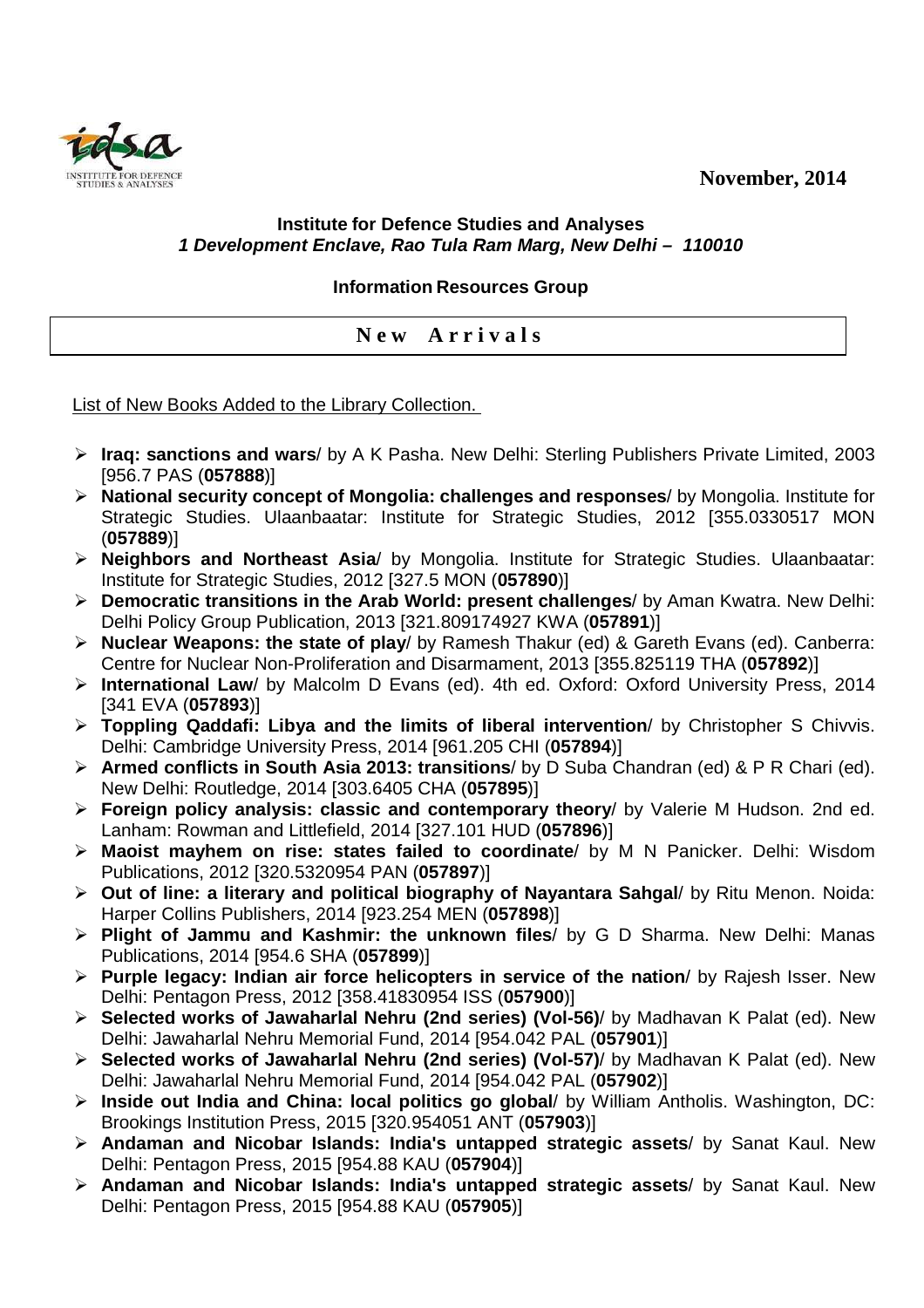- **Unfinished war in Afghanistan 2001-2014**/ by Vishal Chandra. New Delhi: Pentagon Press, 2015 [958.1 CHA (**057906**)]
- **Unfinished war in Afghanistan 2001-2014**/ by Vishal Chandra. New Delhi: Pentagon Press, 2015 [958.1 CHA (**057907**)]
- **Role of Indian air force in 1971 war**/ by Jasjit Singh (ed). New Delhi: K W Publishers Pvt. Ltd., 2013 [954.92051 SIN (**057908**)]
- **Ladder of his life: biography of Air Chief Marshal Idris Hasan Latif, PVSM**/ by Bilkees I Latif. New Delhi: K W Publishers Pvt Ltd, 2013 [923.554 LAT (**057909**)]
- **Recruitment and training in Indian Armed Forces**/ by Anand Ballabh. New Delhi: Forward Books, 2013 [355.2230954 BAL (**057910**)]
- **Carl von Clausewitz's On War: a biography**/ by Hew Strachan. Bhopal: Manjul Publishing House, 2011 [923.543 STR (**057911**)]
- **Combatant commands: origins, structure, and engagements**/ by Cynthia Watson. California: Prager Security International, 2011 [355.30973 WAT (**057912**)]
- **Ties that divide: history, honour and territory in Sino-Japanese relations**/ by William Choong. Oxon: Routledge (IISS), 2014 [327.51052 CHO (**057913**)]
- **Strategic survey 2014: the annual review of World affairs**/ by Alexander Nicoll (ed). Oxon: Routledge (IISS), 2014 [355.40723 IIS (**057914**)]
- **Political thought in ancient India**/ by G P Singh. New Delhi: D K Printworld (P) Ltd, 1993 [320.954 SIN (**057915)]**
- **History of Indonesia: early and medieval**/ by B R Chatterji. Meerut: Meenakshi Prakashan, 1967 [959.8 CHA (**057916**)]
- **Body of victim, body of warrior: refugee families and the making of kashmiri jihadists**/ by Cabeiri deBergh Robinson. Berkeley: University of California, 2013 [363.32509546 ROB (**057917**)]
- **Transnational dynamics of civil war**/ by Jeffrey T Checkel (ed). Cambridge: Cambridge University Press, 2013 [303.64 CHE (**057918**)]
- **World order: reflections on the character of nations and the course of history**/ by Henry Kissinger. New Delhi: Penguin Books India Pvt.Ltd., 2014 [909 KIS (**057919**)]
- **Kashmir: the unwritten history**/ by Christopher Snedden. Noida: Harper Collins Publishers, 2013 [954.6 SNE (**057920**)]
- **Numismatics and archaeology: January 8th 10th, 1987**/ by Parmeshwari Lal Gupta (ed) & Amal Kumar Jha (ed). Nashik: Indian Institute of Research in Numismatics Studies, 1987 [737.4954 GUP (**057921**)]
- **Essays on history of medicine**/ by Susmita Basu Majumdar & Nayana Sharma Mukherjee. Mumbai: Indian Institute of Research in Numismatic Studies Publications Pvt Ltd, 2013 [610.954 MAJ (**057922**)]
- **Transforming the United Nations system: designs for a workable world**/ by Joseph E Schwartzberg. Tokyo: United Nations University Press, 2013 [352.3672113 SCH (**057923**)]
- **No place to hide: Edward Snowden, the NSA, and the US surveillance state**/ by Glenn Greenwald. New York: Metropolitan Books, 2014 [323.44820973 GRE (**057924**)]
- **Pashtun question: the unresolved key to the future of Pakistan and Afghanistan**/ by Abubakar Siddique. London. C.Hurst and Co (Publishers) Ltd, 2014 [327.54910581 SID (**057925**)]
- **India's national security: annual review 2013**/ by Satish Kumar (ed). New Delhi: Routledge, 2014 [355.033054 KUM (**057926**)]
- **Qatar: small state, big politics**/ by Mehran Kamrava. London: Cornell University Press, 2013 [953.63 KAM (**057927**) ]
- **India's doctrine puzzle: limiting war in South Asia**/ by Ali Ahmed. New Delhi: Routledge, 2014 [355.020954 AHM (**057928**)]
- **Global security watch: China**/ by Richard Weitz. California: Praeger, 2013 [355.033051 WEI (**057929**)]